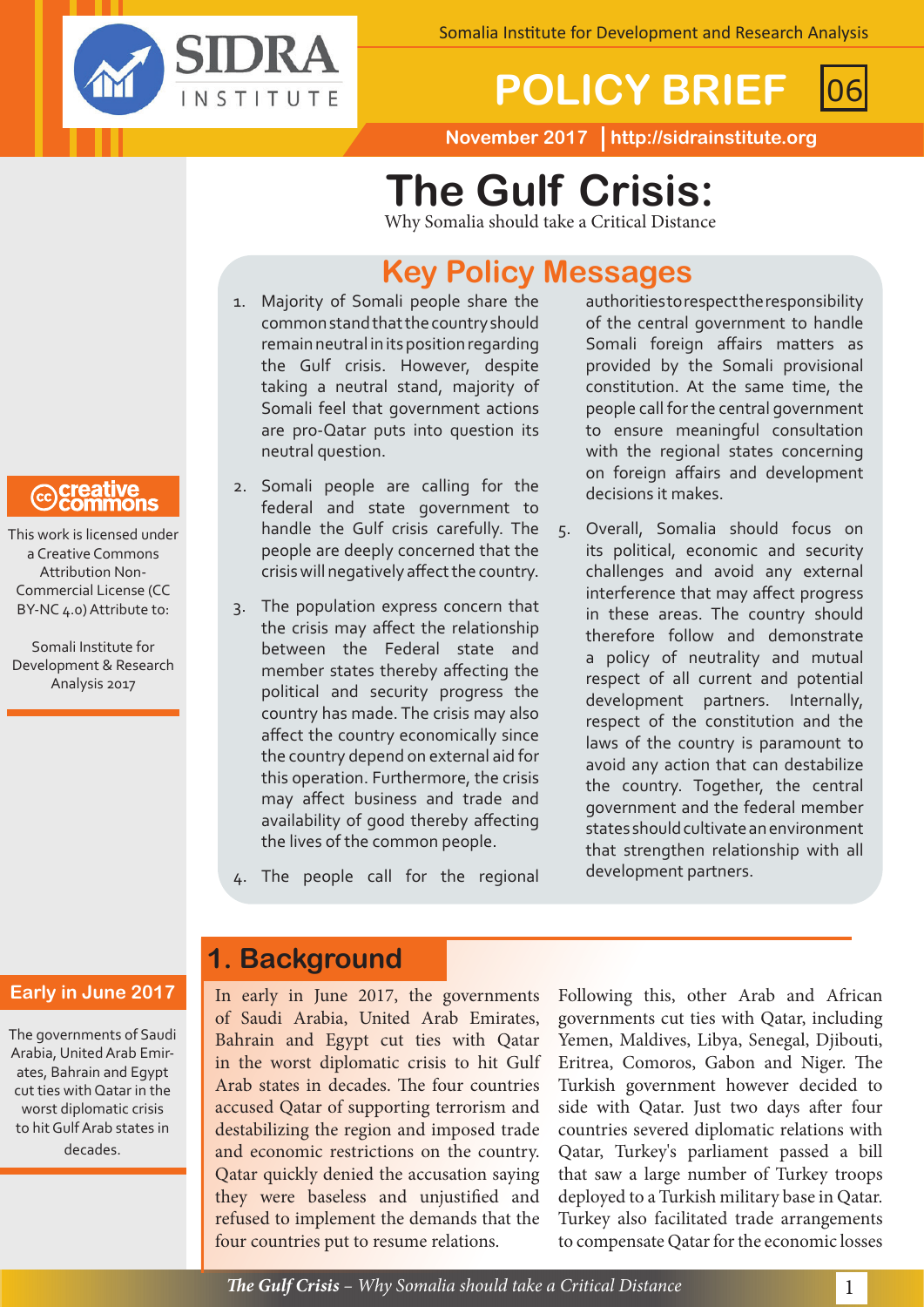resulted from the conflict. Other states in the region decided to be neutral and instead advised the countries involved in the conflict to resolve their differences through dialogue.

#### **June 2017**

Somalia announced its neutral state on the Gulf crisis.

#### **In August and September**

Puntland, Hirshabelle, Southwest and Galmudug announced they were breaking from the Somali government's position of neutrality.

On such state was Somalia which announced its neutral state on the Gulf crisis in June 2017 despite arrival of high level delegations from both sides of the conflict with the hopes to influence the government to join their side. Before the crisis, in February 2017, soon after Somali president "Farmaajo's" election, an official trip to Saudi Arabia led to a pledge of 80 million dollars to the government. This was greatly appreciated by Somalia because it came at a time when the country face economic challenges especially with decreasing support from the European Union, one of Somalis long term donor. However, before this pledge was fulfilled, the Gulf crises erupted and Saudi Arabia delayed releasing the money promised expecting Somalia to cut ties with Qatar. In September 2017, President Farmajo paid another visit to Saudi Arabia and received a pledge of 50 million dollars in aid from Saudi Arabia although the gesture did not change the Somali government's decision to remain neutral in the Gulf crisis.

The neutral stand taken by the government puts Somali in a difficult position given Saudi Arabia influence on the foreign policy of the Horn of Africa government. It is not the first time that Riyadh has urged horn of Africa governments to side with Saudi Arabia. In 2015, Saudi Arabia convinced all Horn of Africa countries, except Ethiopia, to endorse its coalition against the Houthi's in Yemen, who are supported by Iran, its political arch rival. In early 2016, when Saudi Arabia broke relations with Iran, Djibouti, Sudan and

Somalia also followed suit.

In addition to external pressure, the Somali neutral stand has also faced challenges from within. In the months of August and September, the member states of Puntland, Hirshabelle, Southwest and Galmudug announced they were breaking from the Somali government's position of neutrality, citing their strategic relationships with Saudi Arabia and the UAE. The member sates also cited the lack of consultation and raised questions on the roles and responsibilities of the federal states regarding foreign policy decisions. This presented a challenge to the Somali government on the interpretation of roles and responsibilities within Somalia's federal system. Article 54 of the Somali Provisional Constitution allocates the sole responsibility for foreign affairs to the central government, but Article 53 notes that the central government should consult the federal member states "on negotiations relating to foreign aid, trade, treaties, or other major issues related to international agreements".

Over the time, other developments have taken. The Parliament of Hirshabeel impeached their President and a new president has been elected. In Galmudug, the vice president and the Speaker of the parliament disagreed with their President's decision and supported the Federal Government neutral position.

What has happened since the Gulf crises erupted indicates that the conflict is important to Somalia and can have negative political, security and economic impacts if it is not handled well. It is therefore necessary to better understand the situations to provide the insight required to guide Somalia position.

## **2.Study Approach**

#### **880**

Number of respondents engaged in five cites - Mogadishu, Kismayo, Garowe, Baidoa and Adado. To better understand the position the Somali government should take regarding the Gulf crisis, the Somalia Institute for Development and Research Analysis (SIDRA) carried out a policy briefing study in five of the major cities of Somalia (Mogadishu, Kismayo, Baidoa, Garowe and Adado). The study collected data through public surveys and key informant Interviews. For the public interview, 166 respondents were engaged in each city and a total of 830 respondents completed the study questionnaire. 50 key informant interviews were conducted in the five cities. These data were complemented with media analysis and discussions with opinion leaders.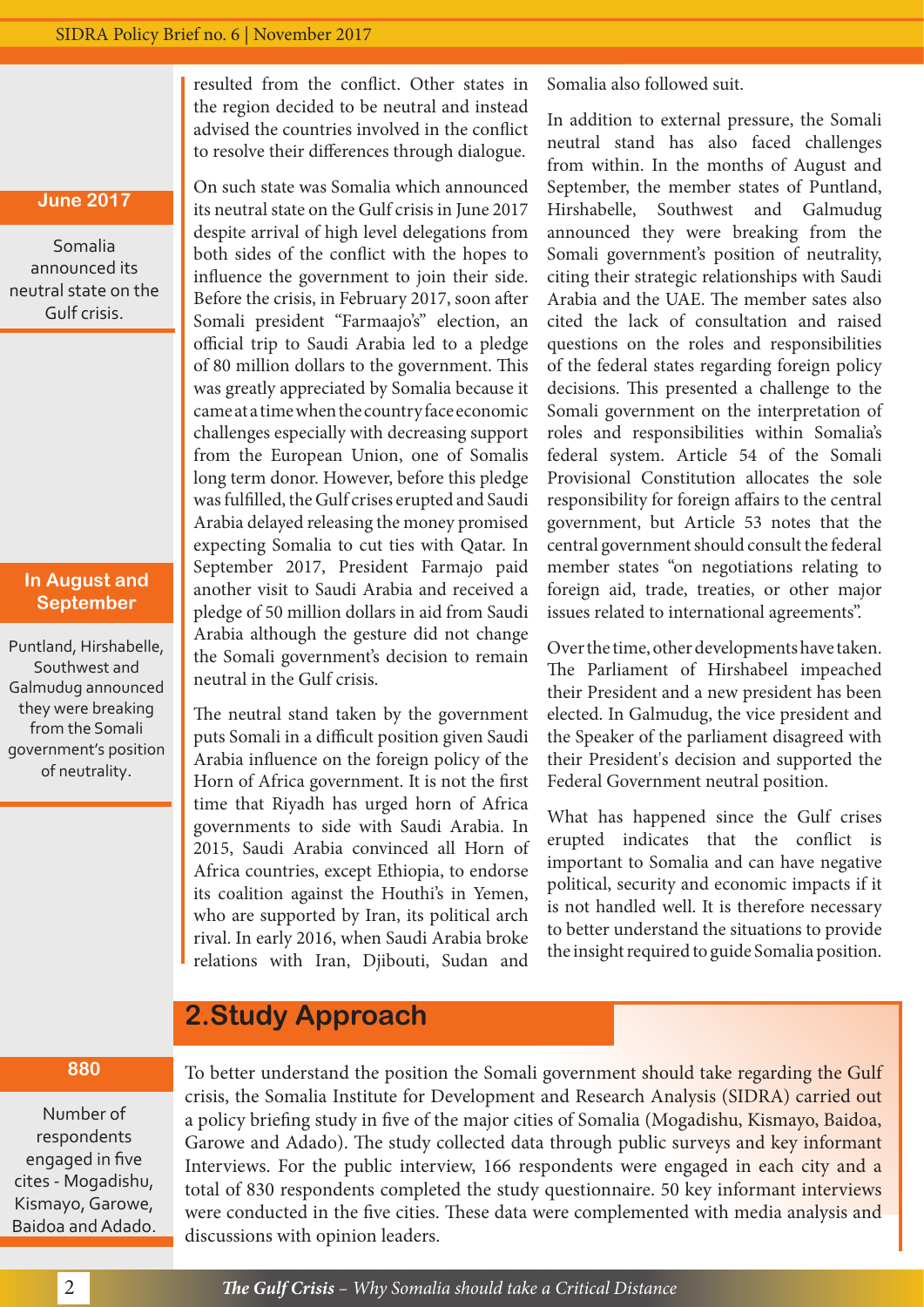## **3.Results**

#### **69%**

Number of study respondents believed that Somalia should be neutral.

### **61%**

Number of study respondents believed that the current Federal Government's neutrality is not a genuine.

#### **75%**

Number of study respondents urged that the crisis would affect Somalia.

## **2.1 What is the best way 2.2 Impact of Gulf crisis on Somalia should address the Somalia gulf crisis?**

The study sought to get an opinion on the best way Somali should address the Gulf crisis. Majority of the respondents, (69%) believed that Somalia should be neutral, 21% felt that Somalia should take a side, while 10% felt that Somali should keep a distance from the issue without being neutral or taking sides. Of the respondents that feel that Somali should take side, 65% believe that Somalia should side with the Saudi alliance while 35% believe that Somali should side with Qatar. Somalis have had a great concern on the way the Federal Government has handled the Gulf crises. 61% believed that the Federal Government's neutrality is not a genuine but rather a pro-Qatar stance while 25 % felt that the decision is genuine. 14% didn't have an opinion.

The key informant interview also addressed this question. For the interviews, these where the suggestions made:

- Neutrality is the most appropriate way to deal with the Gulf conflict.
- The Somali government's behavior shouldn't seem to be sided and the actions on the ground should clearly demonstrate the country neutral stand.
- Losing any side of the parties involved in the Gulf crisis is not desirable considering the current situation of the country.
- Consultation with the different Somali regional states is important to achieve a unified vision and at the same time resolve regional differences and concerns.

Public survey respondents were asked if they believe that the crisis could affect the situation in Somalia. The majority, (75%) urged that the crisis would affect Somalia while a small number (15%) thought it would not affect the country. 10% of the respondents however did not know whether if the crisis would have any impact on the country. Those who answered that the crisis would have an impact were further asked what kind of effect it may create. Almost half (48%) said that the impact would be political while about a third (32%) believe it would be economic. The other 19% believed that the impact would relate to security.

Key informant discussions in the impact of the Gulf crisis on Somalia revealed the following:

- The crisis would have various impacts including political, economic, security and trade.
- Already, most of the federal member states in Somalia disagree with the central government on the issue of the Gulf crisis. This is already a sign that the crisis will have a political impact. In a way, the political differences in Hirshabeel and Galmudug are a result of the Gulf conflict.
- The mistrust between the regional states and central government because of the Gulf crisis can create political instability that can harm Somalia.
- The central government relies heavily on foreign aid. If it loses support from either of the gulf allies, this would create economic burden to the government.
- Armed forces may take advantage of the political uncertainty created by the government taking side in the crises.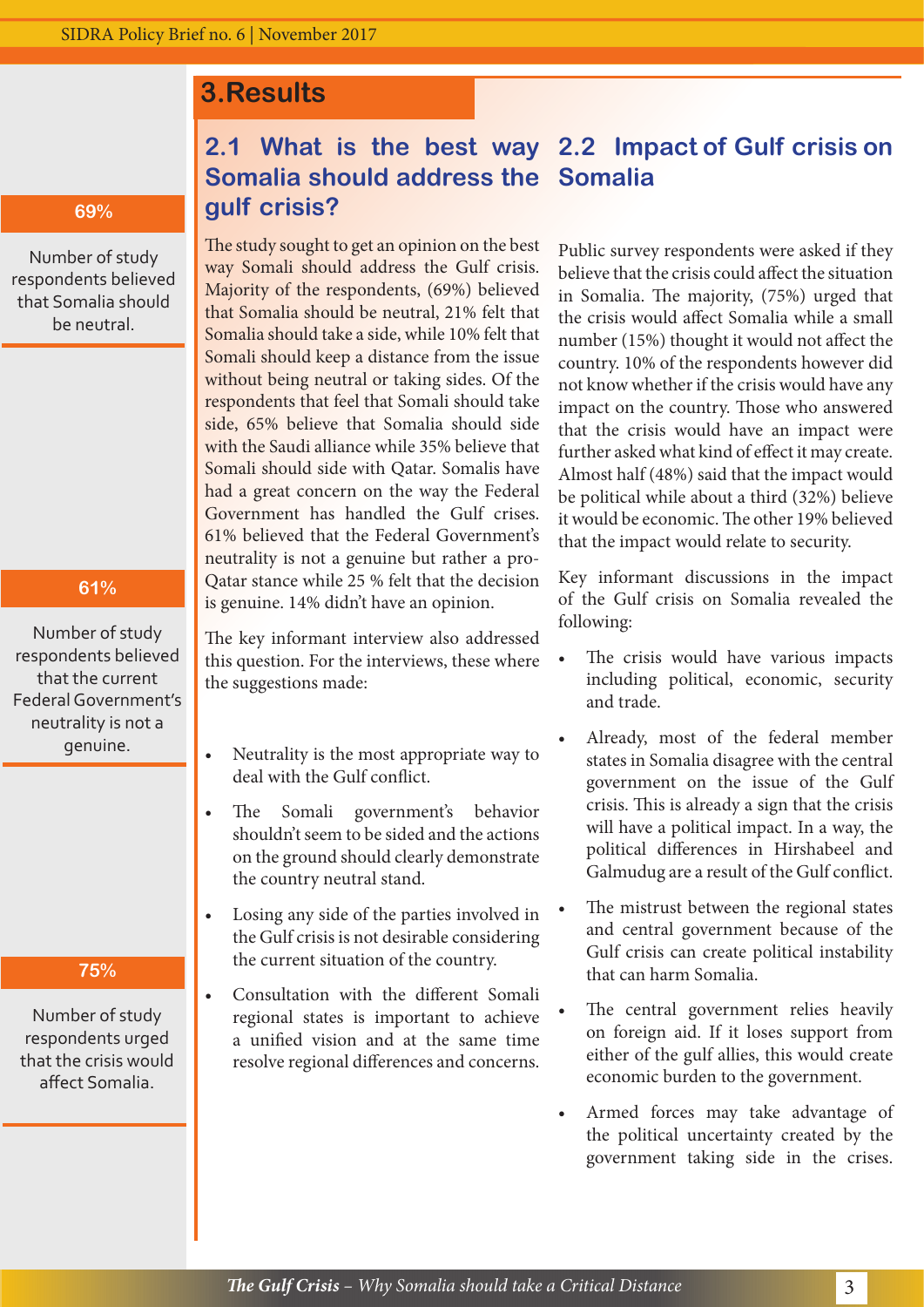**67%**

Number of study respondents stressed that foreign affairs should be exclusively handled by the central government.

#### **54%**

Number of study respondents felt that difference could create a political turmoil

This would cause security threat in the country.

Somali import business and local market goods is dependent on the Gulf States, especially Saudi Arabia and the Emirates. If the government takes side and the conflict is prolonged, Somali people lives, business and trade will be negatively affected.

## **2.3 Differences between central and regional States.**

The public survey explored the perception of the respondents on the decision made by most of Somali regional states to side with Saudi Arabia led coalition. Majority of the respondents (67%) stressed that foreign affairs should be exclusively handled by the central government while slightly over one third of the respondents (33%) thought that the central government should consult the regional authorities on this matter.

The survey further interrogated the reason for the regional authorities taking a different stand from that of the central government. Various reasons were cited. A third of the respondents (31%) believe is it due to regional authorities concerns of their development projects, 27% felt that the regional authorities were "pressured" by the Saudi and its allies, 24% believe it was because of "lack of consultation" between the central and regional government while 18% felt it was due to lack of clarity in the constitution on the roles of the two levels of government and the division of power between them.

The public survey also explored the impact of the differences between the central government and local authorities caused by the gulf crises. Slightly more than half of the respondents (54%) felt that this difference could create a political turmoil while a fifth of the respondents (20%) believe it could cause a constitutional crisis. 18% felt that the different could create crisis in the constitutional bodies of both the federal and regional governments. The remaining 8% felt that the different could cause insecurity in the country.



*Study data showing: Best way for Somalia to handle Gulf Crisis (Figure 1); Will Gulf Crisis affect Somalia (Figure 2); Potentail impacts of the Gulf Crisis on Somalia*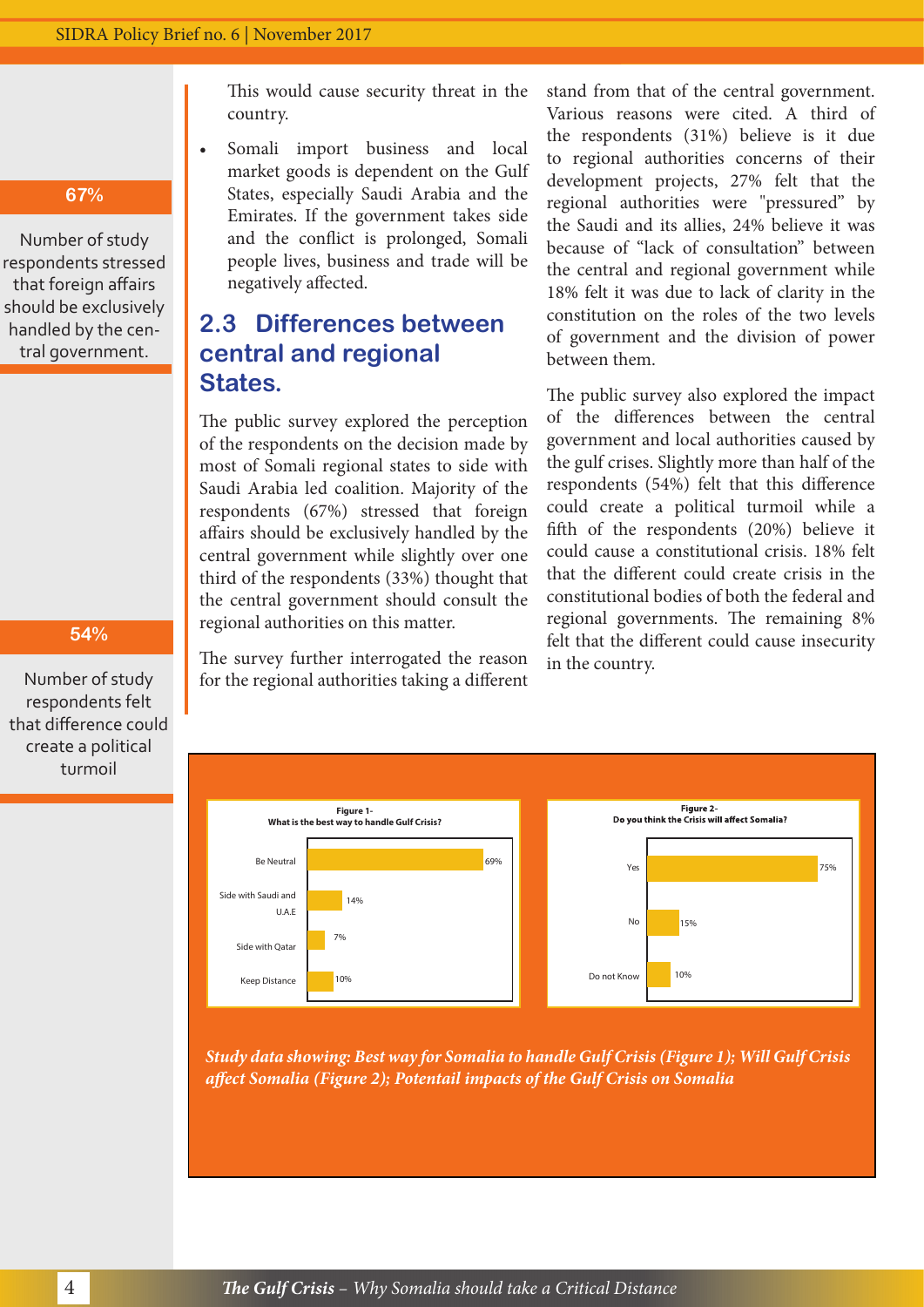

The difference caused by the gulf crisis between the two levels of government was also addressed in the key informant interviews. The following points were made:

- 1. The federal government should exclusively handle the foreign affairs as stated by the constitution.
- 2. The protection and consideration of regional authorities' interests, especially their development projects, should be given due consideration by the central government when taking foreign affairs decisions.
- 3. Engagement in the gulf crisis may cause political crises between the central government and regional authorities, and internal conflict within the central government authorities, which may delay in the country resettlement and rebuilding process.
- 4. The political impact of taking sides in the gulf crisis will affect the progress made by the newly formed administrations. In these new states, this may lead to armed opposition groups taking advantage of the situation to ruin these states.

## **4.Conclusion**

The study clearly found out that the Gulf crisis would have negative political, economic and security impact on Somalia if not handled well. It is important that the country handle the crisis carefully to minimize the potential negative impacts. The political, economic and security threats that can arise from this crisis can easily reverse the gains made by the country in the recent past.

The study exposed Somali's underbelly on two fronts. The continuing conflicts and disagreements between the Somali national government and the federal member states due to ambiguities in some sections of the

provisional constitution; and the delicate balancing act of a weak Somalia state on the ethos of nation-building; in charting its own course under the influence of powerful external forces.

The study found out that the Somali people would prefer the country to take a neutral position. Somali should be consistent in demonstrating this position in its actions with the international community and in engagements with the different countries involved on the conflict. This position should be presented by the Federal government, which is vested with foreign affairs